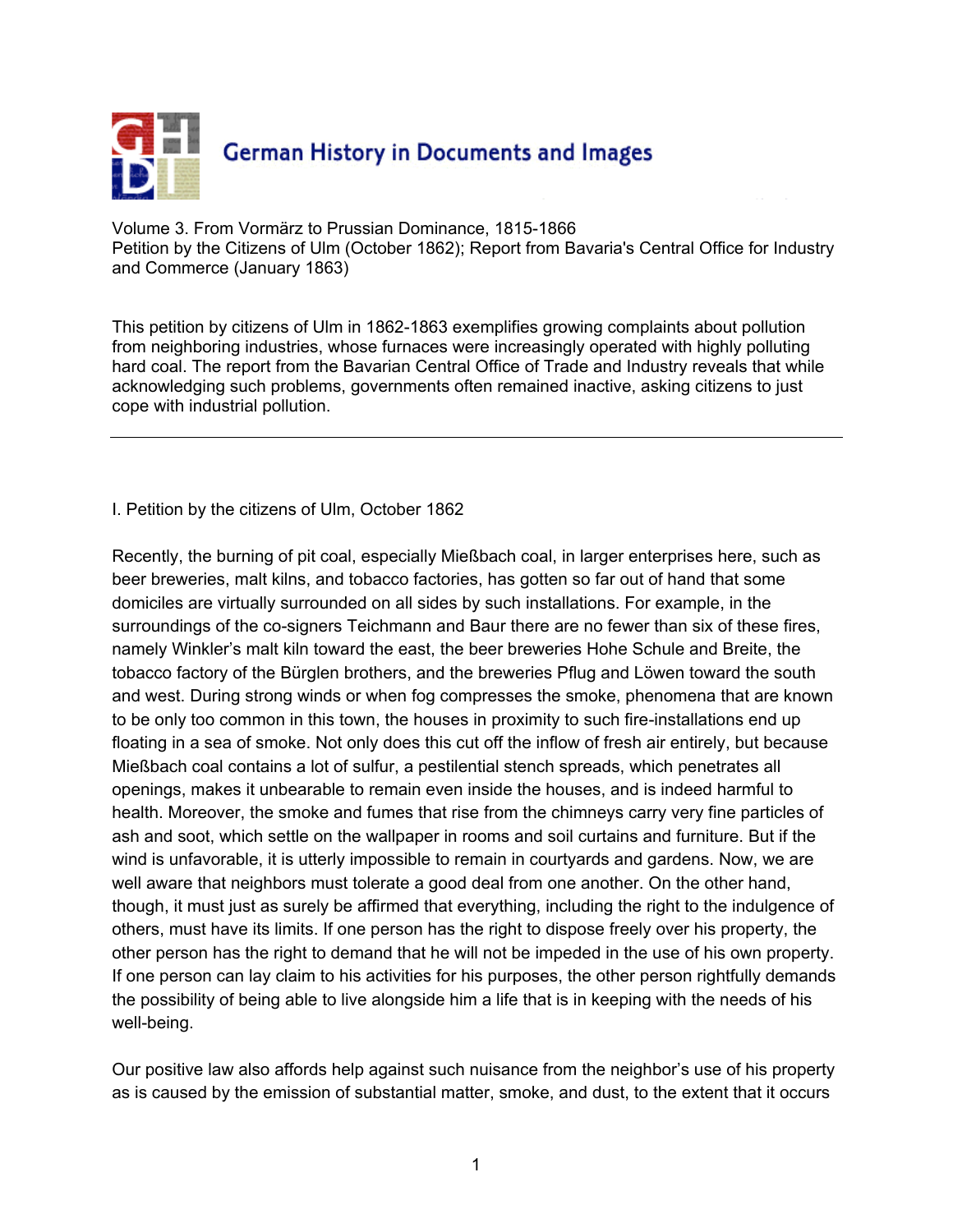as the result of an unusual manner of use, namely by means of special installations for this purpose. Moreover, they extend protection where property is used in such a way that the physical integrity of neighbors is endangered, especially where the air is polluted in a way that runs counter to the considerations of the policies of the general welfare.

All these conditions apply in this case; and we have all the more reason to complain, in concert with all the others who are in the same situation, as technology today has found perfectly reliable ways to prevent the nuisance to neighbors from the operation of burning installations, namely by consuming the smoke before it is emitted. It is well known that this method has long since been used in England and has proved itself there in every way, even if it may not be known yet – or known sufficiently – to our builders. We believe, however, that it should be easy for the Royal Central Office for Trade and Commerce to offer advice on this. We therefore submit the humble petition that the Royal Ministry of the Interior will graciously issue a general decree that will protect neighbors against unusual nuisances like those in question.

II. Report from the Bavarian Central Office for Trade and Commerce, January 1863

Compared to the use of other fuels, the burning of pit coal is so cheap in most parts of the land that the use of this fuel is becoming more and more widespread for the normal heating of rooms and kitchens as well as for industrial operation. Even the smaller heaters with pit coal in private houses involve some disadvantages through the spread of soot, as is evident when drying clothes or collecting rainwater from roofs. Needless to say, such grievances are even more pronounced with larger burning installations, such as breweries. However, given the advantages from the burning of pit coal, especially with respect to costs compared to other fuels, it is not possible to prevent the increasingly general use of this coal for private use and industrial enterprises.

Where this use is new, complaints will initially be voiced, in so far as the burning installations that are used for the new fuel are not well suited to pit coal, and the furnace-men are not yet familiar with how to handle this fuel.

This is also the case in Ulm, where, incidentally, the grievances from coal heating are not worse than in other places; however, the people there are not yet used to this kind of heating and its unavoidable consequences.

At the least, the defendants should be charged with ensuring the smokeless burning of pit coal, if necessary by raising the chimney, and especially through careful stoking and the appropriate grates, which is in the interest of the owners of the furnaces themselves, as this saves them fuel.